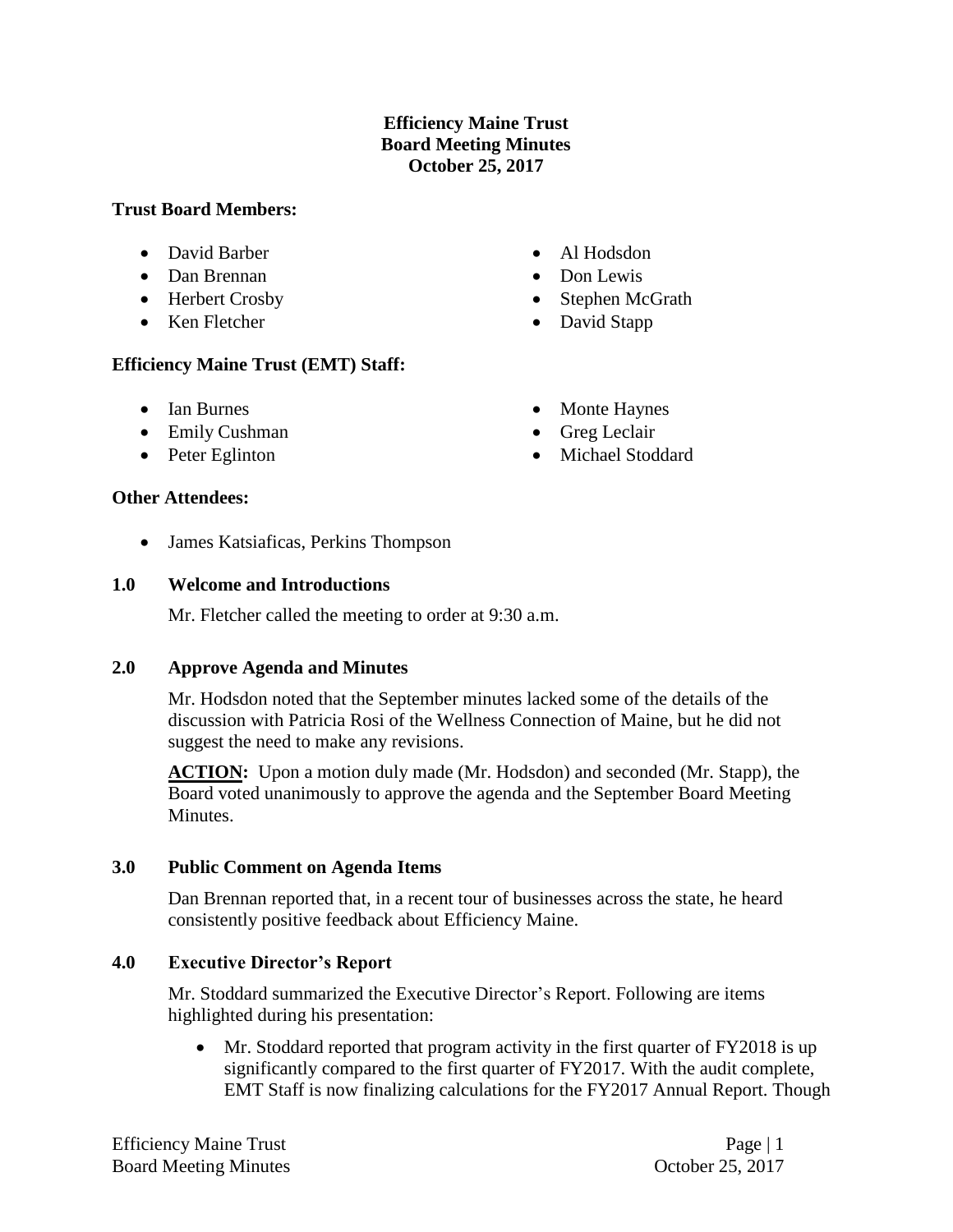the Annual Report review and approval is on the agenda for the November Board Meeting, Mr. Stoddard said he would provide a preview of some of the preliminary program cost-effectiveness results in his presentation.

- Mr. Stoddard moderated a panel at a recent E2Tech forum on heating and transportation policy. The panelists included Jamie Py from the Maine Energy Marketers Association, Kurt Adams from Summit, Les Otten from Maine Energy Systems (pellet boiler company), Susanne MacDonald from the Island Institute, and Alan Richardson from Emera. Mr. Stoddard said that, with such close price parity between the various heating fuel types, each panelist took the opportunity to position his/her product. There was some criticism of heat pumps; various panelists suggested that they are not universally appropriate, and some asserted that they do not perform well in cold weather. Mr. Stoddard said he pushed back on several of these comments. He noted that EMT Staff is paying particular attention to dispelling the temperature functionality myth through customer education and outreach. On the transportation policy side, Mr. Stoddard said the discussion centered largely around electric vehicles (EVs). Panelists discussed plans for how to spend the \$22 million Volkswagen settlement funds, 15% of which are earmarked for EV charging infrastructure. Participants noted that EMT would be an appropriate administrator of those funds and any related grant program.
- Mr. Stoddard said that EMT is getting pushback from some distributors participating in the Commercial and Industrial (C&I) Prescriptive Program's midstream discount channel. They assert that EMT's requirement that they collect installation addresses for all sales is too onerous. EMT Staff communicated the importance of being able to track projects and verify savings.
- The C&I Custom Program awarded two new projects in September. Mr. Stapp asked if the program had reviewed any applications for infrared electric heating projects. Mr. Burnes said Staff had reviewed a gas-fired infrared heating project for an airplane hangar. Mr. Stapp said he had a project lead, and Mr. Burnes promised to put him in touch with the program's delivery team.
- Mr. Stoddard reported that the Small Business Initiative (SBI) fell slightly short of being cost-effective in FY2017, as the Board will see in the upcoming Annual Report. One reason for these results is the disjunction between when costs are incurred and savings are reported. The program spent the first half of the year laying groundwork, significantly increasing outreach efforts and contractor recruitment. These upfront delivery costs will generate energy savings dividends in FY2018 as the projects are completed.
- The Maine Advanced Building Program (MAB) also failed to pass the costeffectiveness test in FY2017. The program involves significant time investment from its delivery team and the participants themselves. It is also based on the New Buildings Institute's whole-building savings model. EMT has suspended the program and Staff is reviewing other ways to provide offerings for commercial new construction. It could be that the C&I Prescriptive Program (CIP), which is currently available to new construction in this sector, is the best path forward. EMT Staff will revisit the issue with the Board in the coming months. Mr.

Efficiency Maine Trust Page | 2 Board Meeting Minutes **Contact Contact Contact Contact Contact Contact Contact Contact Contact Contact Contact Contact Contact Contact Contact Contact Contact Contact Contact Contact Contact Contact Contact Contact Contact**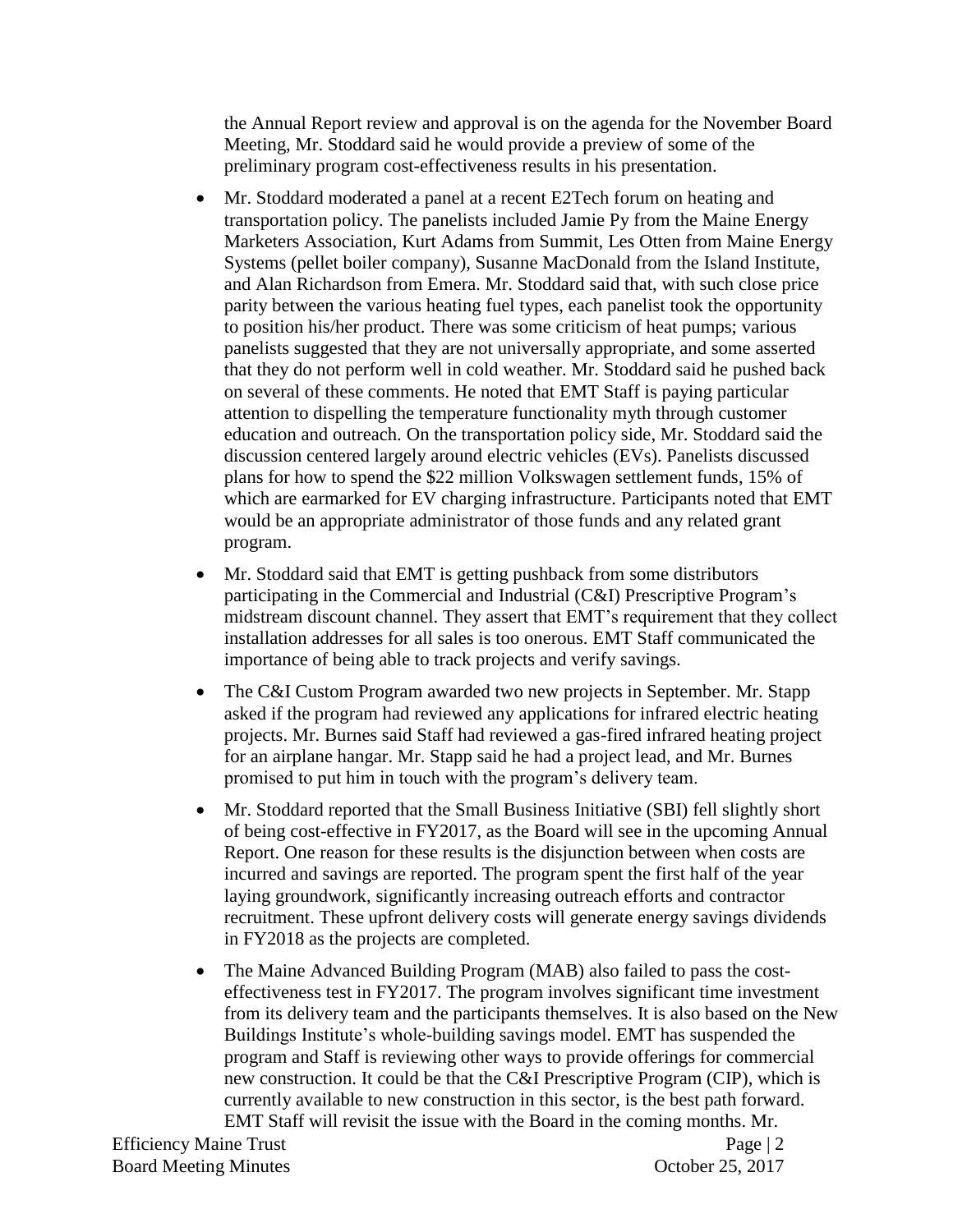Fletcher suggested that EMT generate a plan by January in preparation for questions from legislators who have read the FY2017 Annual Report. Mr. Hodsdon expressed concern over abandoning the one EMT program that takes a whole-building approach to energy savings.

- Due in part to the reduction in incentive levels last spring, demand for weatherization measures through the Home Energy Savings Program (HESP) has slowed. However, heat-pump rebate activity remains steady. EMT Staff is considering ways to simplify the HESP rebate forms, creating a separate form specifically for heat pumps.
- Mr. Stoddard reminded the Board that EMT continues to grapple with ways to invest its low-income natural gas budget, which is disproportionately larger than the universe of low-income customers who pay their own natural gas utility bills. EMT Staff is looking to broaden this universe by targeting multifamily affordable housing. Mr. Stapp asked why Low-Income Initiatives saw a spike in program activity in September. Mr. Stoddard explained that EMT had been offering enhanced heat pump incentives to low-income customers (\$2,000 vs. \$500) using Regional Greenhouse Gas Initiative (RGGI) funds. This initiative also required that customers conduct a home assessment and pay \$50 for \$1,050 worth of basic weatherization. The heat pump portion of the initiative fully invested its budget, and EMT ended this offer in September. The spike in activity reflects the market rush before the cut-off date. Mr. Brennan said that U.S. Department of Energy staff are currently in Maine auditing MaineHousing's weatherization program and may want more information on this program approach.

# **5.0 Committee Report**

#### **(a) Finance Committee**

# **i. UPDATE on Monthly Financial Reports**

Mr. Leclair reiterated that revenues from the RGGI first quarter auction were higher than anticipated. Staff will wait for the results of the December auction before making any budget adjustment recommendations. Mr. Fletcher asked about the timing of interfund transfers. Mr. Leclair said that they would be made in real time (monthly) moving forward.

# **ii. APPROVE Loan Accounting Policy**

Mr. Stoddard provided a brief overview of EMT's various loan programs and offerings. He noted that the overall default rate has, so far, been very low (0.5%). While bankruptcy represents a clear reason for writing off a loan, other circumstances are not as obvious. There are currently five loans for which EMT's loan servicer has exhausted the typical number of communications with delinquent borrowers. Meanwhile, EMT continues to carry the balance on its books. The proposed Loan Accounting Policy would establish a formal procedure for dealing with bad debt. After EMT has made a good-faith effort to collect or renegotiate, it will refer the matter to the Board for a decision. A decision to write off a loan would not preclude EMT from eventually collecting a payment. Mr. Brennan suggested that, because the universe of delinquencies is so small, EMT Staff could simply make the decision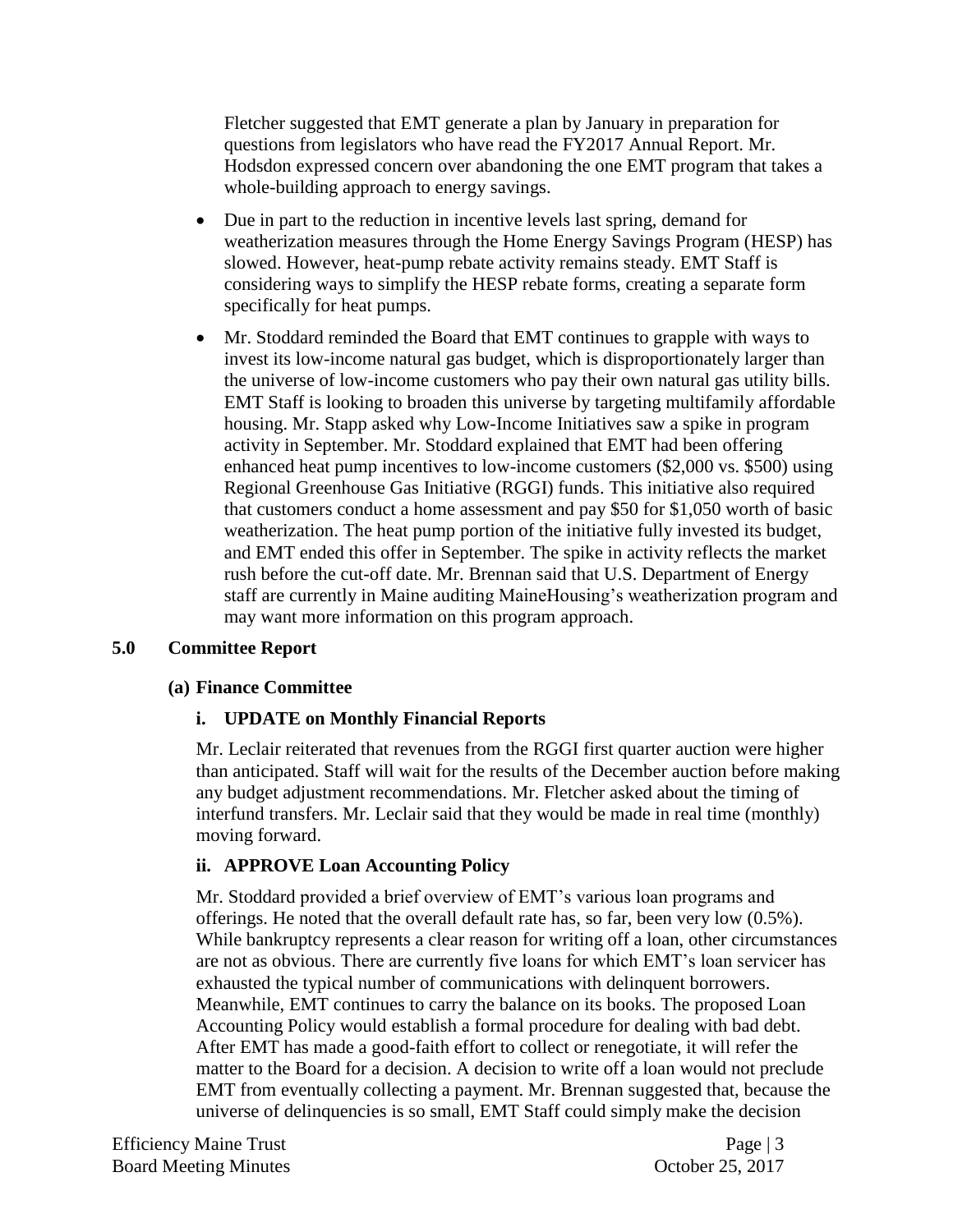itself and brief the Finance Committee. Mr. Stoddard said the decision is a judgement call related to whether the EMT staff should continue its pursuit of public dollars. Mr. Fletcher suggested that the Board err on the side of transparency.

**ACTION:** Upon a motion duly made (Mr. Hodson) and seconded (Mr. Lewis), the board voted unanimously to approve the Loan Accounting Policy.

# **iii. APPROVE Authorization to File Protest at the Federal Energy Regulatory Commission (FERC) and Secure Outside Counsel**

Mr. Stoddard provided a brief overview of the rules and mechanics of the Forward Capacity Market (FCM). Each year, FCM participants present a "qualification package" containing their forecast of the capacity (winter and summer peak MW) they believe they can deliver three years in the future. The Independent System Operator for New England (ISO-NE) reviews the figure, suggests modifications, and approves a certain amount of qualified resource. Ultimately, ISO-NE will compensate a participant for delivery of a resource *up to* its qualified level. EMT is currently providing capacity above this threshold. Generally, each new year of EMT program activity results in an increase to its FCM resource size, however it also accounts for the fact that certain measures reach the end of their useful lives ("expire").

The dispute between EMT and ISO-NE relates to how expired efficiency resources are reflected. ISO-NE has interpreted its rules in such a way that expired measures are deducted from EMT's overall qualification level, while EMT argues that they should be reflected in the amount of capacity that is actually delivered. ISO-NE staff has indicated that it is open to follow EMT's interpretation in future auctions, but not for the current year [Forward Capacity Auction (FCA) #12]. The foregone revenue for EMT that is forecasted to occur due to this interpretation is expected to be approximately \$1.2 million. In an attempt to recover these funds, EMT staff suggests that the Board authorize the Executive Director to file a protest at FERC and secure the services of an experienced attorney familiar with FERC. Mr. Hodsdon suggested the Board authorize the Executive Director to pursue the issue beyond the protest process. Mr. Stoddard said he would bring the issue before the Board again if it reaches that point.

**ACTION:** Upon a motion duly made (Mr. Barber) and seconded (Mr. Lewis), the board voted unanimously to authorize the executive Director to: (1) to file a protest at FERC challenging the accounting of the Trust's FCM resource in FCA#12; and (2) to secure the services of a FERC attorney to make the protest filing and represent he Trust in this matter for an amount not to exceed \$20,000.

# **(b) Program Committee**

# **i. BRIEFING on the Trust's Obligations for Handling Confidential Information and Conflicts of Interest**

Mr. Katsiaficas reviewed the main laws and policy documents regarding the roles and responsibilities of EMT trustees, the Executive Director, and employees in the handling of confidential information and managing conflicts of interest, as detailed in his handout dated October 25, 2017.